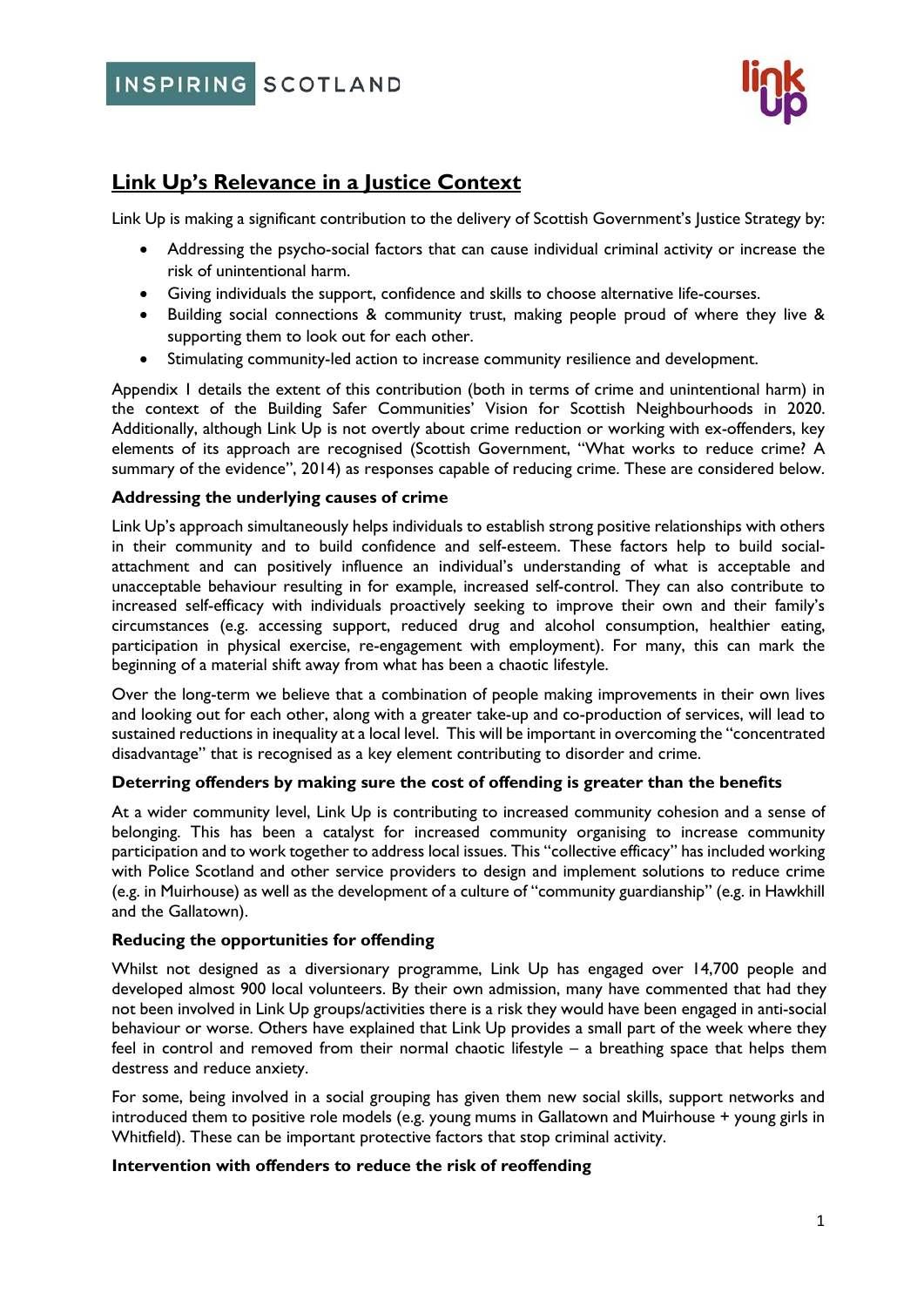#### **INSPIRING SCOTLAND**



Many aspects of the Link Up approach discussed above reduce the risk of reoffending: development of pro-social networks, enhanced family/friendship ties, increased self-efficacy and motivation. Additionally, Link Up has enabled many individuals to effect transformational change for themselves and their family. These are recognised as being important preventative factors in terms of reoffending.

Inspiring Scotland has measured these changes through its own evaluation activity, the most recent exercise being concluded in September 2016. The following table presents the results of this activity:

| <b>Indicator</b>                                     | <b>Total No. Cases since 2012</b> |
|------------------------------------------------------|-----------------------------------|
| Secured Employment                                   |                                   |
| Secured a University/College/Traineeship position    | 52                                |
| Attained Other Skills/Competency Based Qualification | 357                               |
| Reduced Alcohol Consumption                          | 41                                |
| Reduced Tobacco Consumption                          | 42                                |
| Reduced Illegal Drugs Consumption                    | 21                                |
| Reduced Daily Medication                             | 37                                |

Link Up workers are central to the delivery of these outcomes, providing intensive support to amongst the most vulnerable in society. At their best, Link Up workers operate pastorally often helping to lift people out of 'dark places'. For example, in a 12-month period most Link Up workers will encounter at least 1-2 local people who are feeling suicidal. They will also be supporting a far greater number of people dealing with trauma, bereavement, abuse and/or coping with mental health issues.

These issues are known to be contributory factors towards criminal activity and harm. For example, research by the Centre for Youth and Criminal lustice<sup>[1](#page-1-0)</sup> highlighted that many young men attribute a traumatic bereavement experience to an increase in their substance misuse, behavioural issues, entry into prison. Conversely, the research also suggests that young people involved in offending behaviour are more likely to experience multiple traumatic or parental bereavements than the general adolescent population and can lead to a downward trajectory including depression, comorbidity, poor education outcomes, low self-esteem and risk taking behaviours.

Recognising the significance of these issues, Inspiring Scotland continues to invest in worker training:

- Mediation and conflict resolution.
- Addiction and recovery.
- Suicide awareness and prevention.
- Bereavement.
- Trauma (due Spring 2017).

Complementing their community development expertise with skills in these areas, Link Up workers are providing support that helps vulnerable people (including ex-offenders) to cope better with materially significant conditions and experiences.

Finally, Appendix 2 provides examples of the type of change Link Up has been able to achieve at an individual and community level. The stories are drawn from our work in Muirhouse (N Edinburgh) and have both a direct and indirect bearing on the Building Safer Communities Programme's Phase 1 and Phase 2 objectives.

<span id="page-1-0"></span> $1$  CYCJ, "Factsheet 25 - The ripples of death: Exploring the bereavement experiences and mental health of young men in custody", May 2014.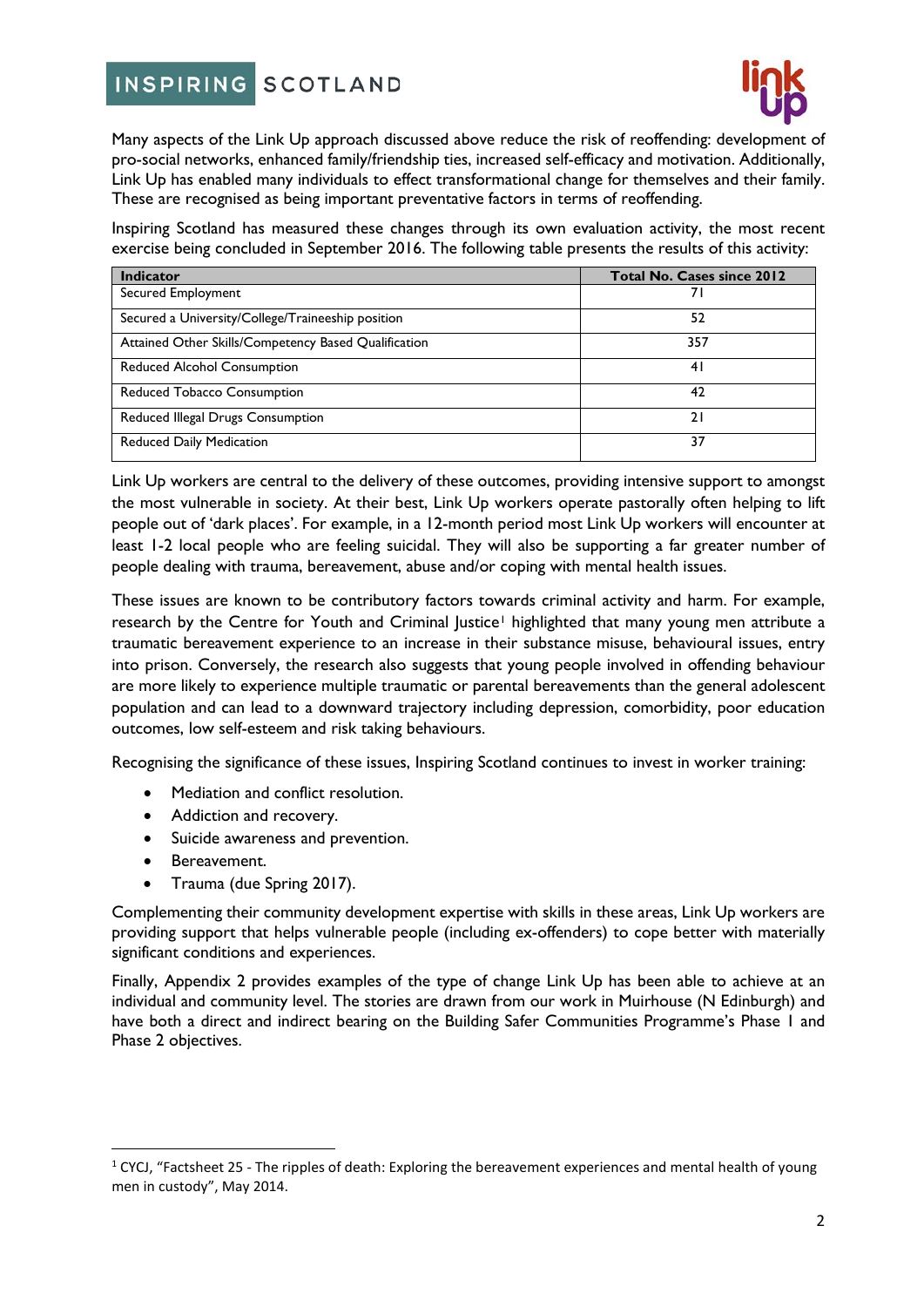

### **Appendix 1: Link Up's Contribution to the Building Safer Communities Vision for Scottish Neighbourhoods (June 2015)**

| <b>Vision Statements</b>                                                                                                                                                                                                                                                                                                                                                                                                                                                                                                                                                                                                                                                                                                                                                          | Link Up's Contribution Across 10 of Scotland's Most Deprived Communities                                                                                                                                                                                                                                                                                                                                                                                                                                                                                                                                                                                                                                                                                                                                                                                                                                                                                                                                                                                                                                                                                                                                                                                          |
|-----------------------------------------------------------------------------------------------------------------------------------------------------------------------------------------------------------------------------------------------------------------------------------------------------------------------------------------------------------------------------------------------------------------------------------------------------------------------------------------------------------------------------------------------------------------------------------------------------------------------------------------------------------------------------------------------------------------------------------------------------------------------------------|-------------------------------------------------------------------------------------------------------------------------------------------------------------------------------------------------------------------------------------------------------------------------------------------------------------------------------------------------------------------------------------------------------------------------------------------------------------------------------------------------------------------------------------------------------------------------------------------------------------------------------------------------------------------------------------------------------------------------------------------------------------------------------------------------------------------------------------------------------------------------------------------------------------------------------------------------------------------------------------------------------------------------------------------------------------------------------------------------------------------------------------------------------------------------------------------------------------------------------------------------------------------|
| People feel part of and proud of their neighbourhood, know their neighbours,<br>and are willing to participate in activity to improve their local area. Public spaces<br>are clean and accessible and vandalism is rare. There is a strong element of self-<br>policing in the local neighbourhood. People rate their neighbourhood as a good<br>place to live and are happy to stay within the community.<br>There is much less stigma about the local neighbourhood and new local<br>businesses and community-led cooperatives have sprung up, creating a vibrant,<br>friendly and safe environment, as well as opportunities for employment and<br>training. The community is defined by its strengths                                                                         | . Number of people who thought their community was a good place to live increased from 66% pre-involvement in Link Up<br>to 89% <sup>1.</sup><br>• Link Up has contributed $2$ to:<br>o 71 people securing employment<br>o 52 people securing a university/college/traineeship<br>o 357 people attaining a skills/competency-based qualification or award<br>• Number of people reporting they had the skills they needed increased from 47% pre-involvement in Link Up to 83% <sup>1.</sup><br>• A bike social enterprise established in Gallatown (Kirkcaldy)<br>• Four community cafes established<br>• Two community shops established<br>• Award winning tenants and resident's association established in Muirhouse (N Edinburgh)                                                                                                                                                                                                                                                                                                                                                                                                                                                                                                                           |
| People are much more confident to speak up for their area and take the initiative<br>to get things done. Demand for local services and levels of complaints have fallen<br>dramatically as has levels of crime, disorder, danger and harm. People think their<br>area is a great place to live and are positive and hopeful about the future.                                                                                                                                                                                                                                                                                                                                                                                                                                     | • Link Up has reduced the pressure on a range of local services producing real net financial benefits to society of between<br>£3.64m and £6m by end December 2013 <sup>3.</sup><br>• A range of public services are referring their service users to Link Up groups including GPs, Community Psychiatric Nurses,<br>Occupational Therapists, Social Workers<br>• Two Recovery groups established by local residents<br>• In Hawkhill (SE Alloa), the assets-based project run by VRU, Link Up and Community Centre Management has resulted in<br>material improvements in crime rates beyond that which might have been expected:<br>o 40% reduction in recorded crime over the five years to 2015;<br>o 41% reduction in calls to the police over the previous 3 years to 2015; and,<br>o 66% reduction in anti-social behaviour calls over the same period without any significant increase in police patrols<br>and activities                                                                                                                                                                                                                                                                                                                                |
| A wide range of local community groups, support networks and social clubs have<br>been established by citizens keen to improve their local area. These groups have<br>a wide social reach and most people know who in the community to contact if<br>they want to report a problem or offer up a solution. People look after each<br>other and help each other out.<br>People feel safe to walk around their neighbourhood after dark because it is well<br>lit and designed, they know their neighbours and trouble is rare.<br>People are treated fairly and equally. People are tolerant of difference and people<br>from different areas and groups interact positively with one another.<br>People take care of their health and wellbeing and levels of both are improving. | • Over 14,700 participants in Link Up with almost 900 volunteering<br>. Over 80 different activities and groups established - all informed by what local people wanted to see happening in their<br>community<br>• Number of people involved in community activity more than doubled from 34% pre-involvement in Link Up to 74% <sup>1.</sup><br>• Number of people reporting they had a lot of local contacts grew from 52% pre-involvement to 95%<br>• 57% of people agreed/strongly agreed that they were lacking confidence being around others prior to their involvement in<br>Link Up. This fell to 23% post-involvement <sup>1.</sup><br>. 66% of those taking part in Link Up had not previously been engaged in any form of community activity prior to their<br>involvement in Link Up <sup>1</sup><br>• 63% of people reported that they felt healthier since their involvement in Link Up <sup>1.</sup><br>• 64% of people felt more confident since their involvement in Link Up <sup>1.</sup><br>• 52% of people reported that they felt better able to cope with life since their involvement in Link Up $\frac{1}{2}$<br>• Almost three-quarters of the activities/groups established involve physical activity or the development of new skills |
| References:<br>ODS, "Evaluation of the Link Up Programme", October 2014                                                                                                                                                                                                                                                                                                                                                                                                                                                                                                                                                                                                                                                                                                           |                                                                                                                                                                                                                                                                                                                                                                                                                                                                                                                                                                                                                                                                                                                                                                                                                                                                                                                                                                                                                                                                                                                                                                                                                                                                   |

*2. Link Up internal evaluation activity*

3. *Matrix, "Economic Evaluation of Link Up", June 2014*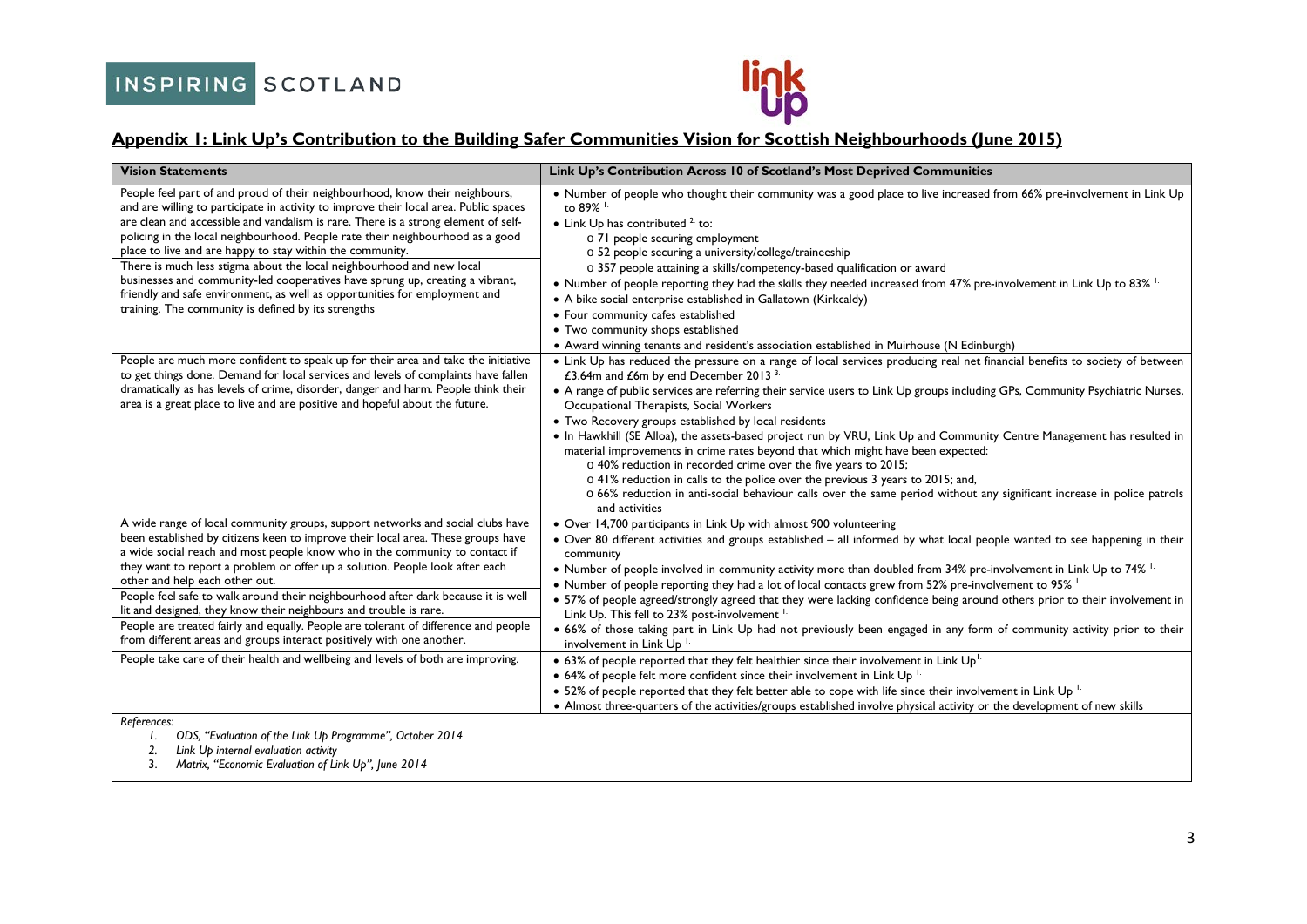

# **Appendix 2: Stories of Change from Link Up Muirhouse (N Edinburgh)**

This appendix summarises four examples of the type of change (for individuals and community) effected through the Link Up project in Muirhouse, North Edinburgh. This includes impacts directly and indirectly related to the BSC programme's objectives around reductions in crime and unintentional harm. The stories were collated in early 2016. Similar stories are available from all other Link Up projects.

# **A's Story**

- 42 years old.
- A heroin user for ten years.
- Was homeless for a period.
- "I am not like many drug users and without blowing my own trumpet I am quite a smart guy, I like to read, I am well-travelled and have done many different jobs from being in the army, a chef to horse trainer (working with Zara Phillips). My life has taken many twists and turns and find it amazing that my life was so hampered by drugs. I suppose I feel lucky in the sense that I take full responsibility for my drug taking, some people have a tendency to blame others/things that have happened to them and they are stuck in that place".
- Got involved in Link Up through the Open Café: a weekly café held in the community shop established by Link Up for local people impacted by addiction.
- In 2015, after 16 months, managed to reduce his daily methadone in take from 140ml to 0ml. In his own words: "I wasn't keen to engage with services or rehab. I went to my doctor and asked if I could reduce my methadone and do what's called a community detox, it actually took a fair amount of persuading of my doctor!! I wonder if sometimes it's easier just to keep people stable. My doctor was fearful that I would start using heroin again I suppose. It has taken me 16 months to reduce from 140ml and I can now proudly say I am clean. I have been clean for 6 months now. The last 30ml were difficult and my body struggled to adjust on occasions and I needed to be really mentally strong".
- Is currently starting a placement with CAN, Community Action North a collaboration between Link Up, North Edinburgh Arts and the Council's Total Craigroyston initiative. 'A' is seeking to become a support worker helping those who are homeless and/or with drug issues. He is really interested in what are the turning points for people getting into recovery and as part of his placement, will visit other recovery projects and seek to bring the learning back into Muirhouse.
- He is just finishing his SMART facilitators training and is keen to start up his own recovery group in North Edinburgh.
- He is also considering starting an Open university degree in psychology.
- Despite his progress in the past 18 months, 'A' remains vulnerable and at times feels isolated.

# *B's Story*

- 35 years old and lives with her partner and 2 children in west Pilton.
- Suffered from Metal health issues for around 14 years.
- First got involved in Link Up through the archery group and has been an Archery instructor for around 2 years now.
- She is also secretary of Tenants and Residents in Muirhouse ('TRIM' see below) and volunteers in the Community Shop.
- Helped establish a local ADHD group with another local parent and her Link Up worker. In her words: "I've got more confidence now, big style, I've always lacked confidence, like never had confidence in myself but I feel like when I walk into the room for the ADHD group, I feel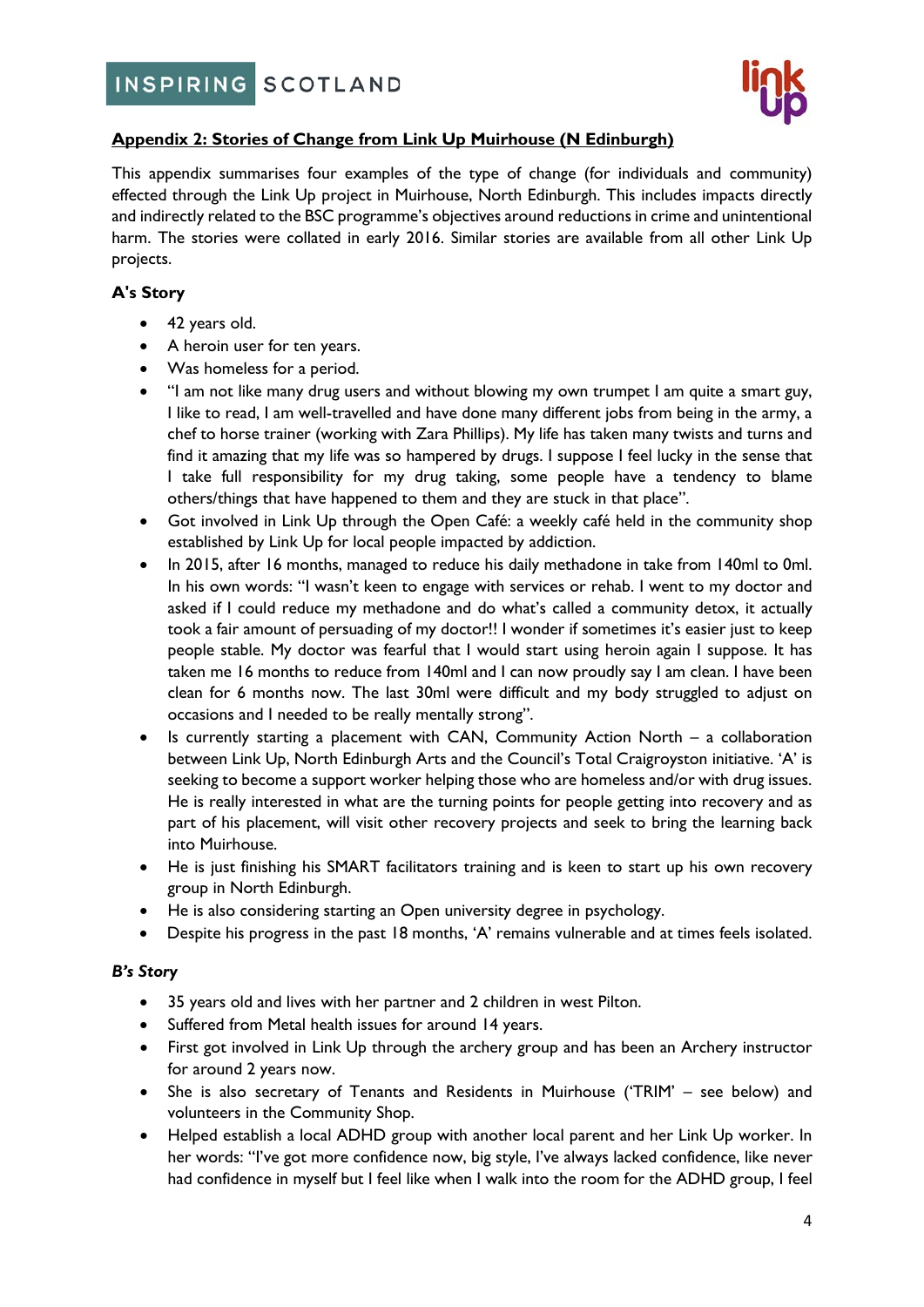# INSPIRING SCOTLAND



that I could actually help people with this, and make them feel a bit better about their situation cos that's a crappy situation to be in, living with a kid who's got ADHD, no day's the same. But it's still in its early days but I do think it's gonna make a huge difference to the area."

• 'B' commented that volunteering has really helped her to gain in confidence and helped her to tackle her depression. In her own words: *"…I'm happier now and I'm not as stressed out as I used to be or so easy to burst into tears and I can be more consistent with [my kids] as well cos I wasn't very good beforehand, they used to get away with a lot, I was quite lazy. It has actually made quite a huge difference, I'm not the same person I was 6 years ago, that's for sure. It really is a good start to get out the house…even if it's just a couple hours a week cos it gets you out the house, gets you meeting other people… I should be happy for what I have and get on with it really. I think I just wallowed more than I really needed to and I needed a kick up the bum and volunteering helped with that."*

# **C's Story**

- 46 years old and has 2 sons aged 13 and 15.
- She tragically lost her 3 children and partner in a house fire around 20 years ago. This extremely traumatic experience has haunted 'C' since.
- Got involved with Link Up around three years ago by attending various community events including community meals and bingo.
- In the summer of 2015, she lost her partner (father to her sons). This was a very difficult time and brought back many terrible memories for 'C'.
- In December 2015, a local woman died who had worked in the local new agents that 'C' visited daily. Moria had cancer and died within 6 weeks of diagnosis. Her children were left unable to pay for her funeral. 'C' sprang into action arranging to help the family by fundraising for elements of the funeral and persuading the local Link Up worker to hire a space for the family to come back to for a cuppa and sandwich after the funeral as they couldn't afford anything.
- 'C's' resilience and ability to think of others is a true inspiration to others in her community.

#### **TRIM**

- Tenants and Residents in Muirhouse ('TRIM') formally started in September 2012 from 3 local people who felt that Muirhouse needed a tenants group. Link Up supported the group through this early phase.
- Today, TRIM regularly sees 16-20 local people attending their meetings.
- They have a facebook page with 3,700 people liking it and the most popular post was read over 19,000 times. There is no other local platform which sees this amount of local people participating.
- Quoting directly from the TRIM website TRIM covers all tenants and residents in Muirhouse – from Council, Housing Association, Private Lets and Owner Occupiers. We want to work in partnership with all groups and landlords to make Muirhouse a better place to live for everyone. We aim to build on the positives, deal with the negatives and take an active part in the regeneration of the area. We are interested in the area as a whole, we want people to be proud of where they come from and we want them to feel that they are part of a strong, vibrant community that cares about them and their families.
- In its first year, TRIM dealt with over 51 resident issues ranging from, broken lighting, dampness to missed bin collections and everything in between.
- TRIM has played a pivotal role in working with the Council, Police and other agencies in helping to tackle unprecedented levels of youth crime in the community. In late 2013, the chair of TRIM (Robert) and another Link Up volunteer (Kelly) were invited to speak at a Gold